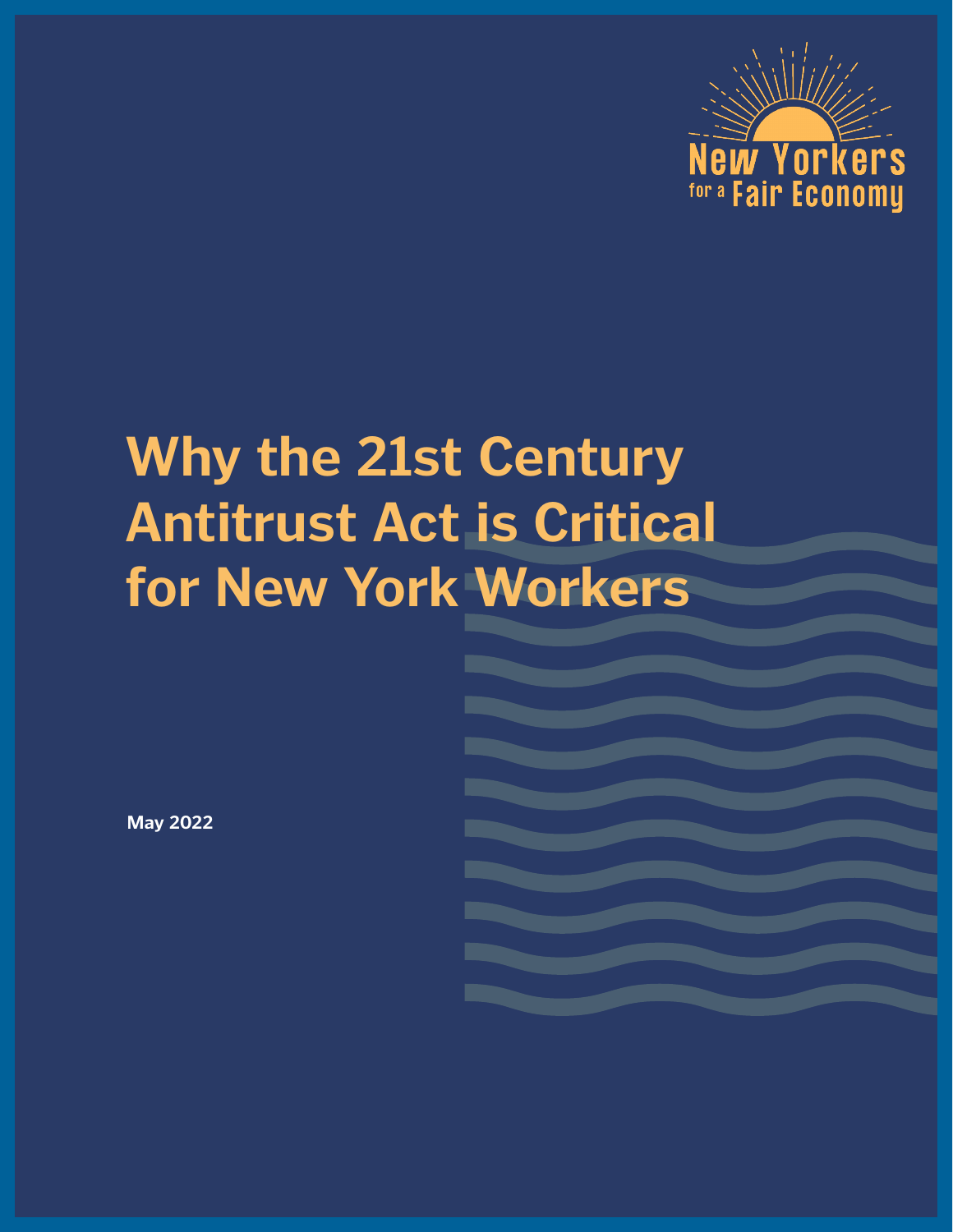#### **INTRODUCTION**

New York workers are facing stagnant wages, deteriorating working conditions, and fewer options to change employers due to increasing corporate consolidation and unchecked monopoly power.

poly power.<br>
rding to a recent report by the U.S. Treasury Department, corporate power is costing<br>
rers about 20 percent of their wages. The report highlights three key ways in which<br>
practions have increased their power o According to a recent report by the U.S. Treasury Department, corporate power is costing workers about 20 percent of their wages. The report highlights three key ways in which corporations have increased their power over workers: increased consolidation, meaning workers have fewer options for changing jobs; increasing use of restrictive contracts such as non-compete and no-poach agreements; and "fissuring" of the workplace, as more employers rely on contractors, many of whom are misclassified as "independent."

The report broadly fits within the growing body of research showing that as corporate concentration increases, workers are harmed, whether through wage cuts, degrading work conditions, wage theft or labor law violations. In fact, dominant employers have been shown to not only increase concentration across local labor markets, but to drive down the labor force participation rate, meaning some workers are pushed out of the labor market entirely due to corporate power.

Labor markets are more susceptible to corporate concentration because changing jobs is difficult and time-consuming, and many factors prevent workers from leaving a labor market, such as family obligations. Employers can therefore exert power over workers at much lower levels of concentration than current antitrust law takes into account.

New York legislators can begin to rein in corporate power and give workers vital new protections and powers to challenge abusive corporations by passing the 21st Century Antitrust Act (S933A/A1812A). This legislation will ban restrictions on workers' ability to change jobs and hold dominant corporations accountable for anti-competitive practices that undermine wages and working conditions.

## **HOW LABOR DOMINANCE HARMS NEW YORKERS**

New Yorkers have experienced these effects first-hand. New analysis of Bureau of Labor Statistics data by New Yorkers for a Fair Economy finds that the entrance of dominant firm Amazon into the market for both warehouse workers and delivery drivers lowered pay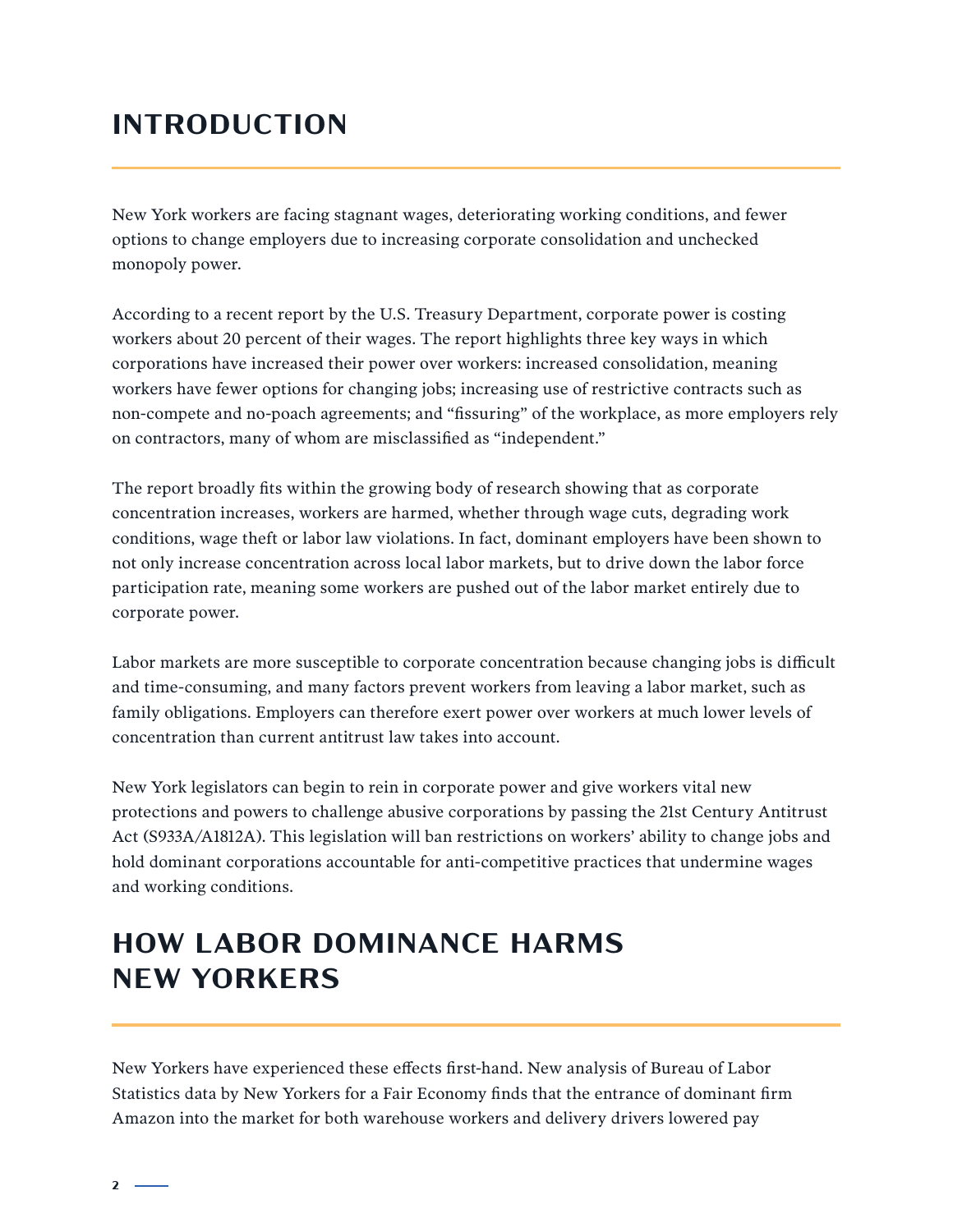substantially in those industries. The growth of e-commerce—led by Amazon—has doubled employment in the warehouse industry. For warehouse workers, who have long benefited from strong wages in a heavily unionized industry, average annual pay (adjusted for inflation in 2020 dollars) fell by more than \$6,000 as Amazon expanded between 2010 and 2020.



For drivers, the drop between 2010 and 2020 was nearly \$5,000.

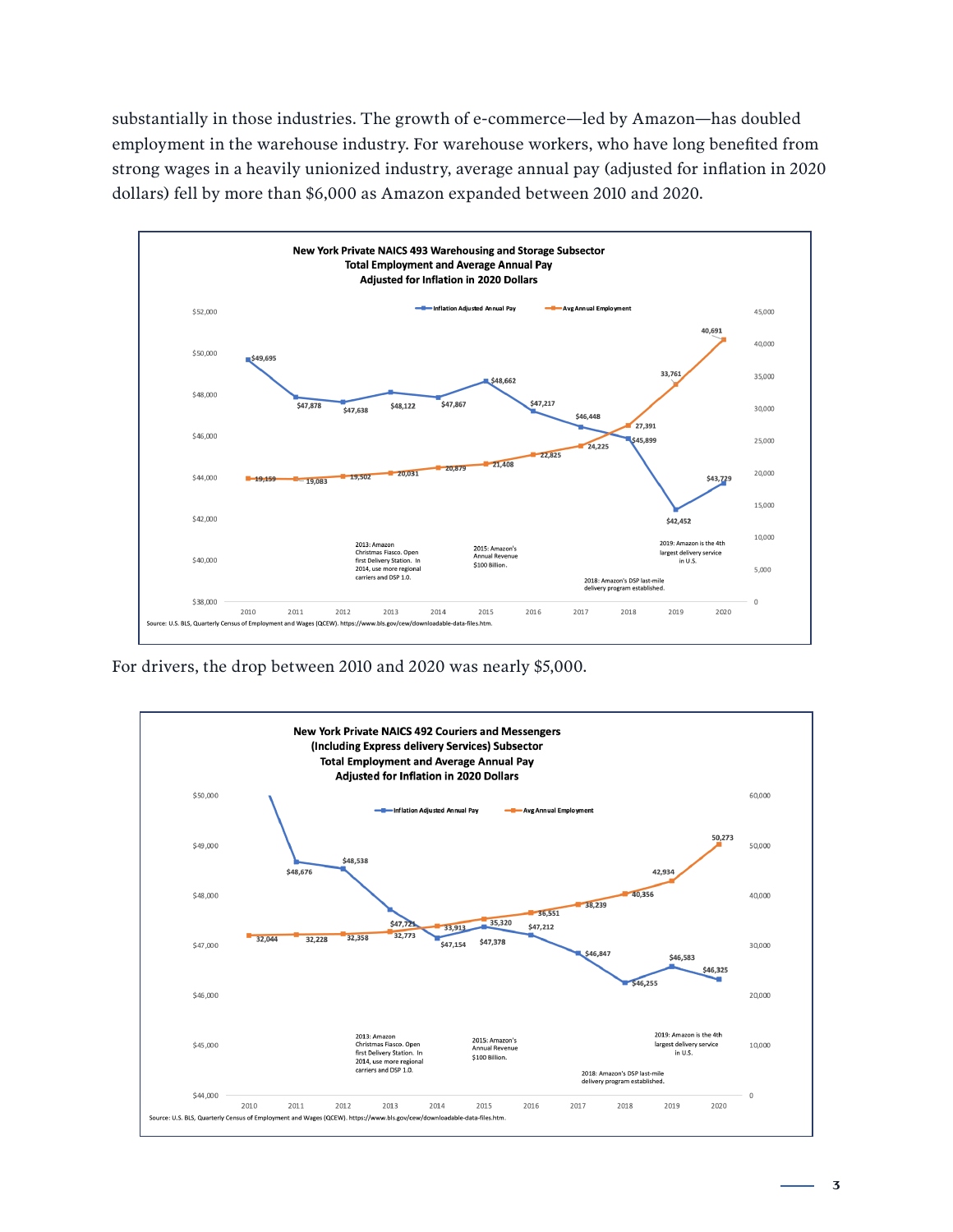But wages are not the only thing pushed down by dominant corporations. Working conditions, too, suffer, as dominant firms can impose conditions such as longer working hours without facing competitive pressures to increase compensation.

**Anthony Rosario, Teamsters Local 804 driver at UPS:**  *This used to be a job where you earned a middleclass wage and could spend your evenings and weekends with your family. Amazon is changing that. When a corporation grows this powerful, they can set wages and working conditions for the entire industry.* 

**EXERCATE SET AND SET UPS:**<br> **EMBARGING THE CONDITERAT SET AND SET AND SET AND SET AND SET AND SET AND SET AND SET AND SET AND SET AND SET AND SET AND SET AND SET AND SET AND SET AND SET AND SET AND SET AND SET AND SET AND** *I am a Teamster. Amazon pays workers half as much as we make to do the same jobs. Amazon has increased quotas and started weekend deliveries. That has already trickled down to other companies and it is affecting my family. I am working longer hours and missing my kids' karate matches. It hurts to have to tell them I won't be there because I am working. How long can union companies hold out before either losing business or coming down to Amazon's level?*

While dominating labor markets is technically illegal under current antitrust law, it is hardly ever prosecuted, and current antitrust precedent sets the bar for determining dominance in a market far too high, leaving too many workers subject to the powers of dominant employers.

New York workers have also been harmed by mega-mergers in the past, which have concentrated power in the hands of corporate executives in several sectors of the economy, allowing them to harm workers' rights with impunity.

The 2016 merger between Charter Communications Inc. and Time Warner Cable was illustrative of this dynamic. This merger created the second-largest cable company in the country and the largest in New

York State. It was allowed after Charter made several promises to regulators at the Federal Communications Commission, including a promise not to place data caps on customers for seven years – in other words agreeing not to "*charge customers more if their internet use*" exceeded certain levels until mid-2023. The company went on to request that those conditions be dropped two years early.

Shortly after the merger, the company also began an attempt to "replace its union health insurance and pension plans with a company-run 401(k) pension account and health plan," and proceeded to crackdown on its unionized workforce represented by IBEW Local 3. IBEW Local 3 members went on the *longest strike* in U.S. history to oppose these efforts.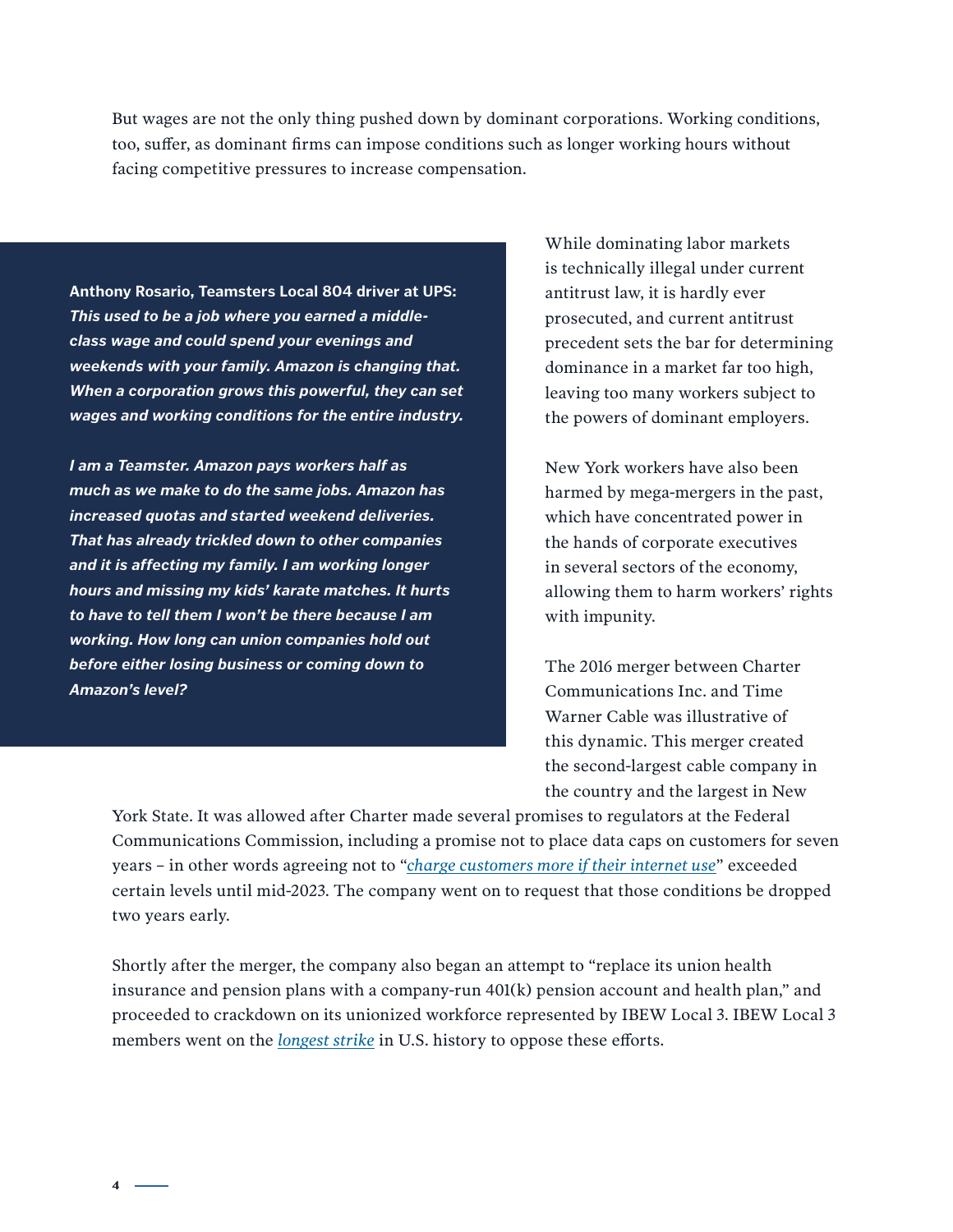## **HOW THE 21ST CENTURY ANTITRUST ACT HELPS WORKERS**

The 21st Century Antitrust Act would put workers back at the heart of antitrust law where they belong, by explicitly pointing to labor market dominance as worthy of antitrust scrutiny and prohibiting practices that corporations use to prevent workers from finding a better job or pushing for better working conditions.

First, the Act bans certain restrictive contracts – such as non-compete agreements – that harm worker mobility, freeing them to search for new employment if their pay or working conditions fall, in line with wider national efforts to restrict the power corporations have to prevent worker mobility.

It also says that any employer with a 30 percent market share can be held accountable by public antitrust enforcers or private actors for driving down wages and working standards. For example, if a dominant employer is able to use its power to degrade working conditions by extending hours without increasing compensation, they may face antitrust scrutiny.

These measures are in line with research showing that corporations exercising monopsony – or buyer – power over markets, including labor markets, can do so at much lower levels of concentration than current antitrust precedent takes into consideration.

Et century Amfurtuat Act would put workers back at the neart of antitutat aw worker<br>elong, by explicitly pointing to labor market dominance as worthy of antitrust scruti<br>ohibiting practices that corporations use to prevent Finally, the bill institutes a state-level merger review in New York, giving the attorney general critical powers to assess mergers and potentially block them if they will result in harms to workers, including layoffs. Too many mergers in recent years, in New York and across the country, have been approved based on the vague and often illusory promise of consumer benefits, while workers pay the very real price of seeing their jobs eliminated in the name of "efficiency." As mentioned in the earlier example, the harmful effects of the Charter-Time Warner merger could have been avoided.

New York would be the first state to so explicitly put labor protections into its antitrust law, setting a new standard for other states to follow. The Act also closes a critical loophole in New York antitrust law by allowing the prosecution of single-firm conduct.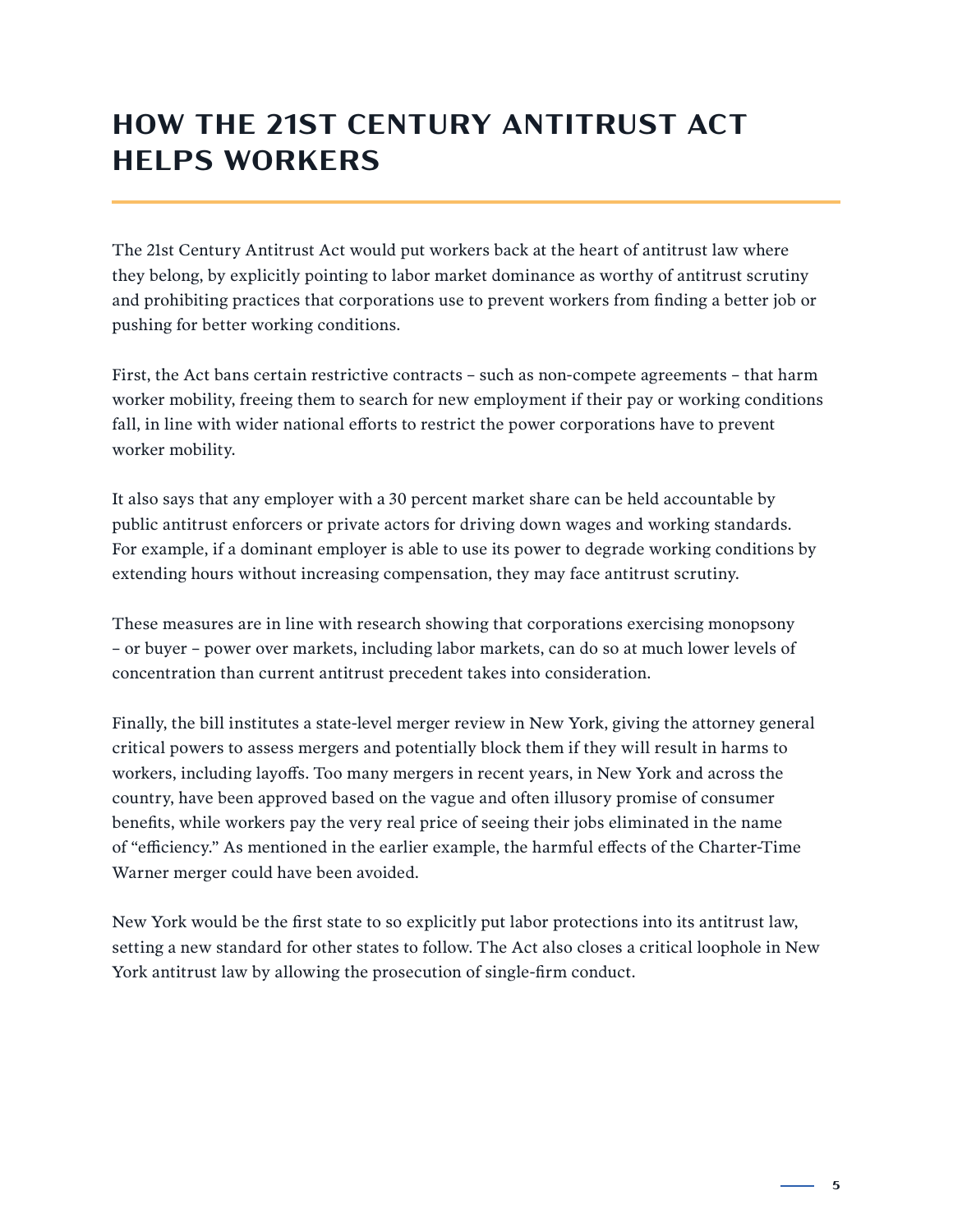#### **WHY NOW?**

constructed by harm smaller firms will both lead to more power concentrating in the iminant corporations. Now is the time to ensure that workers have the necessary law disposal to ensure that they are treated fairly and th The pandemic and subsequent supply shocks have laid bare the power that corporations have over the economy. The shuttering of small businesses and price increases that will disproportionately harm smaller firms will both lead to more power concentrating in the hands of dominant corporations. Now is the time to ensure that workers have the necessary laws at their disposal to ensure that they are treated fairly and that labor markets are competitive, enabling them to earn a fair wage for their labor.